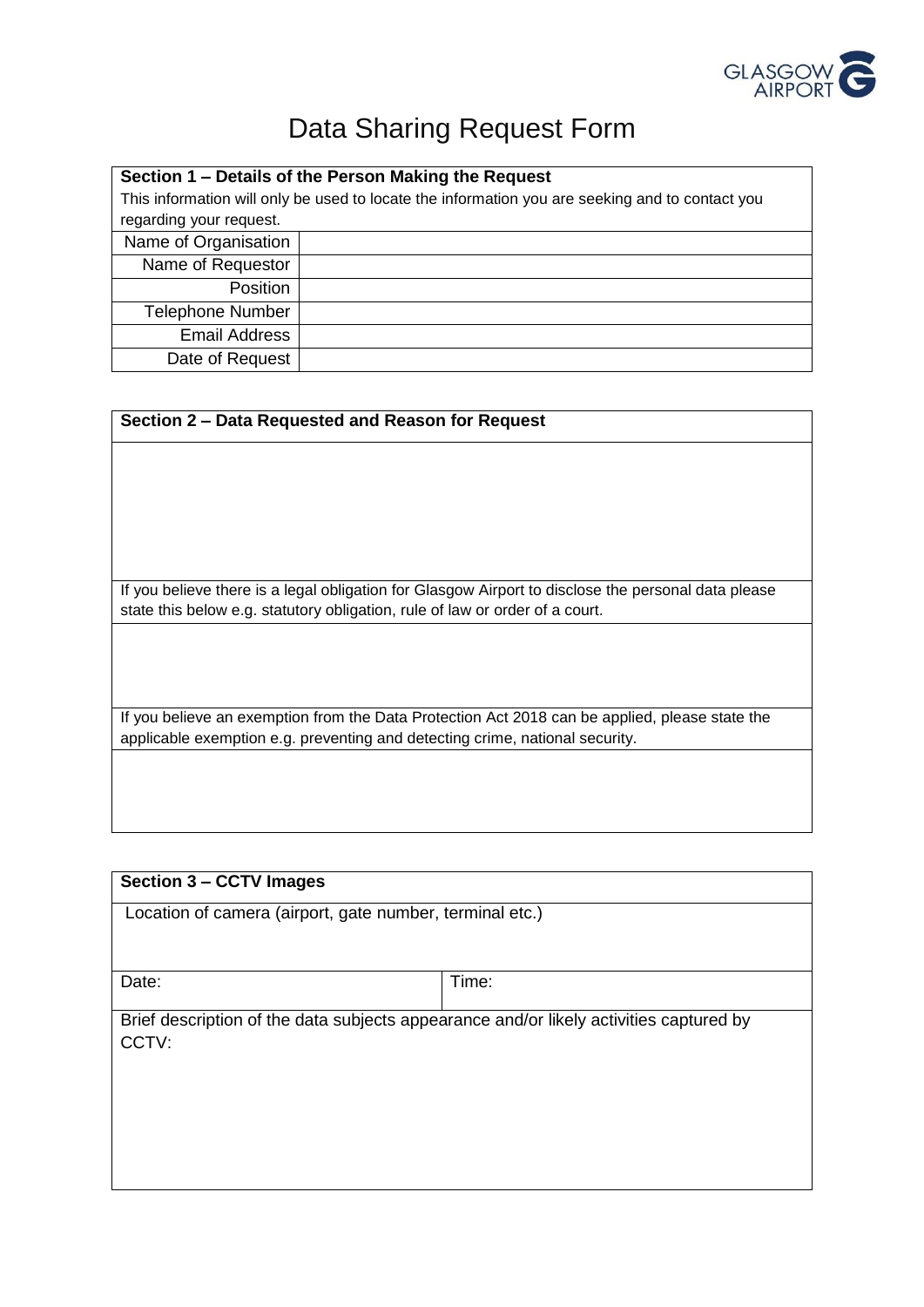

**Section 4 – Any Specific Arrangements** re: Retention/Deletion of Data

## **Section 5 – Declaration**

**Please ensure that you complete this section.**

I ………………………………………………………., certify that the information given on this application form to Glasgow Airport is true. I understand that it may be necessary to obtain more detailed information in order to locate the correct information.

Signed: **Date: Date:** 

| Section 6 - Contact Details     |                                                                              |  |
|---------------------------------|------------------------------------------------------------------------------|--|
| Please send completed forms to: |                                                                              |  |
| Email                           | kenny welsh@glasgowairport.com                                               |  |
| Paper                           | ID Centre, Arran Court, St. Andrews Drive, Glasgow Airport, Paisley, PA3 2ST |  |

#### **Office Use Only**

| Section 7 - Data Sharing Decision |  |  |
|-----------------------------------|--|--|
| Decision                          |  |  |
| Data Supplied (if applicable)     |  |  |
| Reasons for                       |  |  |
| Disclosure/Non-Disclosure         |  |  |
| Any Specific Arrangements         |  |  |
| re Retention/Deletion             |  |  |
| Decision Taken By                 |  |  |
| Date of Disclosure                |  |  |
| Signed                            |  |  |
| Dated                             |  |  |